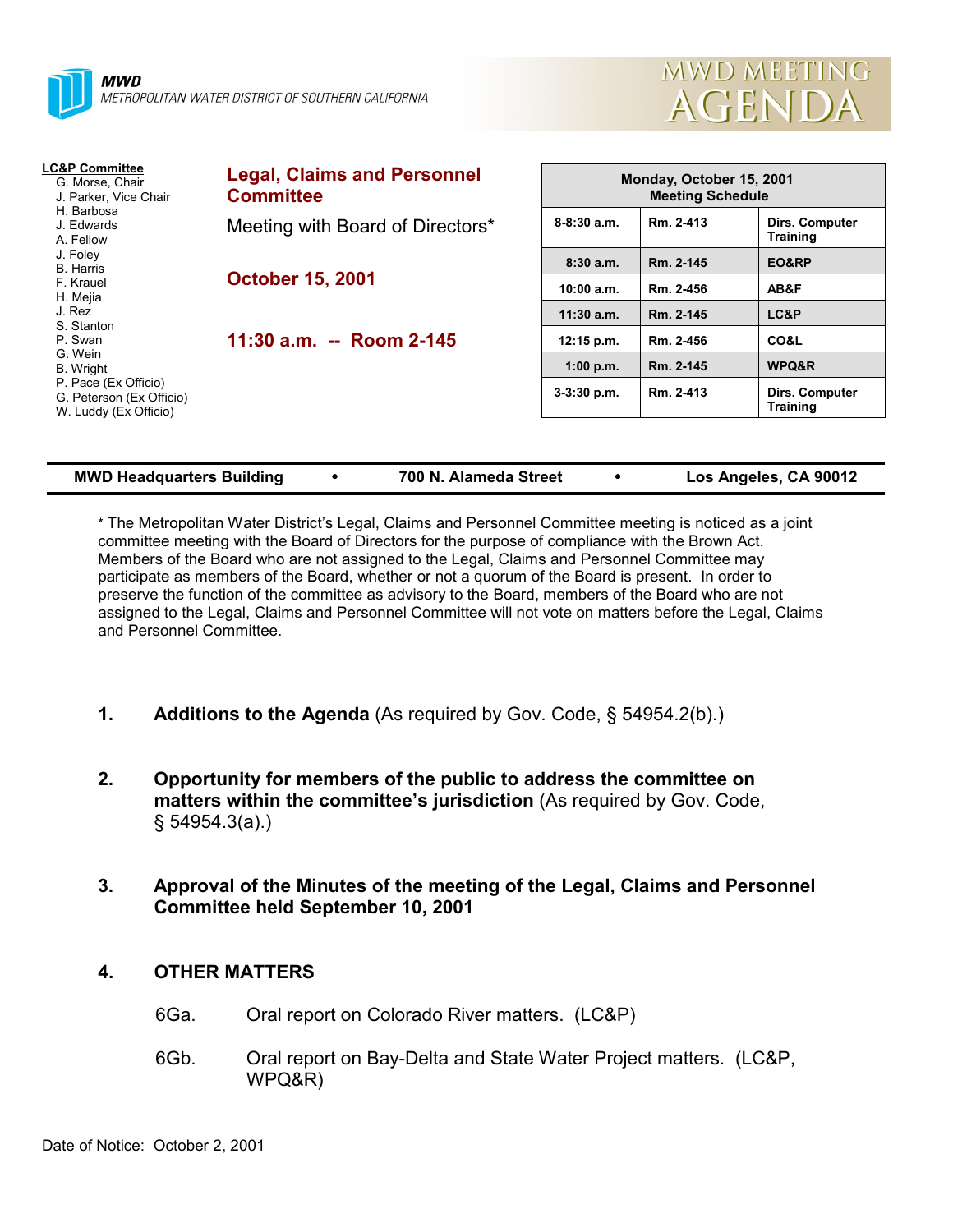## **5. CONSENT CALENDAR ITEMS – ACTION**

**8-3** Adopt resolution providing for changes in Metropolitan's contributions to medical plans maintained by Public Employees' Retirement system for the calendar year 2002. (LC&P)

# **6. OTHER BOARD ITEMS - ACTION**

9-5 Oral report on *Metropolitan Water District of Southern California v. Campus Crusade for Christ,* San Bernardino County Superior Court Case No. SCV35498. (LC&P) **[Conference with legal counsel—existing litigation; to be heard in closed session pursuant to Gov. Code ß 54956.9(a)]**

# **7. BOARD INFORMATION ITEMS**

**10-2** Semiannual report on diversity. (LC&P)

## **8. COMMITTEE ITEMS**

- a. Oral report on *San Diego County Water Authority v. Metropolitan Water District, et al.*, San Francisco Superior Court Case No. 320217 (Preferential Rights). [Conference with legal counsel—existing litigation; to be heard in closed session **pursuant to Gov. Code ß 54956.9(a)]**
- b. Oral report on *Metropolitan Water District v. San Diego County Water Authority, et al.*, San Francisco Superior Court Case No. 321056 (Brown Act). [Conference with legal counsel-existing litigation; to be heard in closed session **pursuant to Gov. Code ß 54956.9(a)]**
- c. Oral report on insurance claims.
- d. General Counsel's Report of Monthly Activities
- e. General Counsel's fiscal year 2001/02 Business Plan and Objectives First Quarter Update.